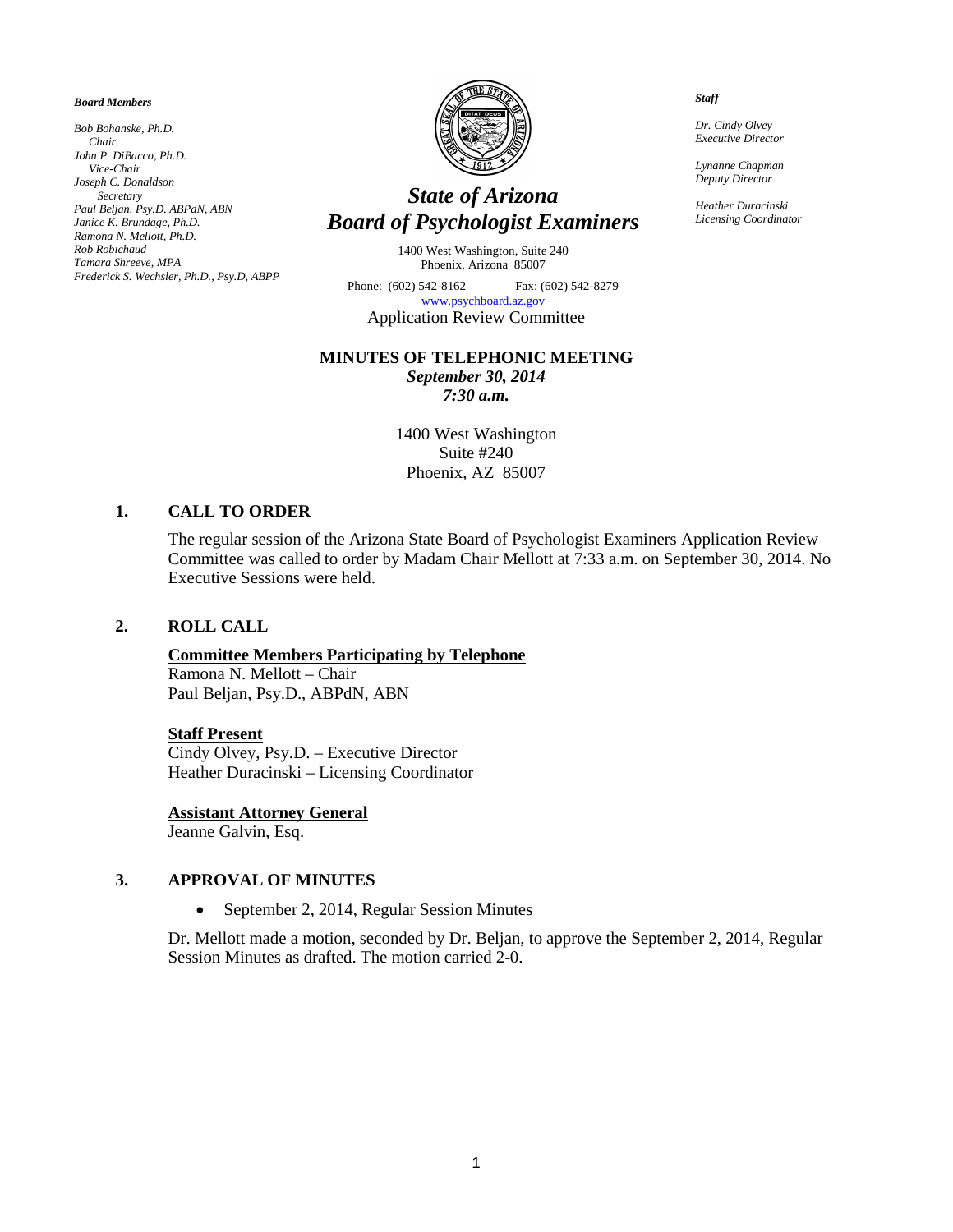# **4. DISCUSSION/DECISION REGARDING APPROVAL OF PSYCHOLOGY APPLICANTS**

# **Requesting Approval to sit for Examination (EPPP) Only**

Diana Milner, Ph.D. **–** Committee members proceeded with a substantive review of Dr. Milner's application. Upon review, the Committee noted that the materials submitted were complete and fulfilled the requirements of statutes and rules. It was the consensus of the Committee to move Dr. Milner's application to the full Board for approval to take the EPPP.

Dr. Beljan made a motion, seconded by Dr. Mellott, to forward the application of Diana Milner, Ph.D., to the full Board for review and approval to take the EPPP. The motion carried 2-0.

# **Requesting Approval to sit for Examination (EPPP) & Licensure**

Adrian Fletcher, Psy.D. – Committee members proceeded with a substantive review of Dr. Fletcher's reapplication. Upon review, the Committee noted that the materials submitted were complete and fulfilled the requirements of statutes and rules. It was the consensus of the Committee to move Dr. Fletcher's reapplication to the full Board for approval to take the EPPP and licensure upon a passing score and payment of the pro-rated licensure fee.

Carisa Authier, Psy.D. – Committee members proceeded with a substantive review of Dr. Authier's application and subsequent submission. Upon review of her Core Program Requirements, the Committee noted that "Tests and Measurements" (Psy 5407), does not meet the statutory requirement (A.R.S. §32-2071( $A$ )(4)) for Scientific and Professional Ethics and Standards in Psychology. At this time, Dr. Authier is one Semester credit deficient in Scientific and Professional Ethics and Standards in Psychology. Dr. Authier has the option to complete an additional graduate level course in Scientific and Professional Ethics and Standards in Psychology. Additionally, pursuant to A.R.S. §32-2071(A)(4) and Arizona Administrative Code R4-26-202(C), she has the option to provide evidence that her Comprehensive Exam included ethics to meet the statutory requirement in lieu of completing an additional graduate level course.

Jesus Lovett, Psy.D. – Committee members proceeded with a substantive review of Dr. Lovett's application. Upon review, the Committee noted that the materials submitted were complete and fulfilled the requirements of statutes and rules. It was the consensus of the Committee to move Dr. Lovett's application to the full Board for approval to take the EPPP and licensure upon a passing score and payment of the pro-rated licensure fee.

Karen Putnam, Ph.D. – Dr. Beljan was unable to review Dr. Putnam's application. Due to lack of a quorum, Dr. Putnam's application was forwarded to the full Board for review.

Michael Oien, Psy.D. – Committee members proceeded with a substantive review of Dr. Oien's application. Upon review of his Postdoctoral Professional Psychology Experience Verification form from TAMC, his Director of Training, Jeffrey Bass, Psy.D., indicated that Dr. Oien completed a total of 1,920 hours of experience from October 10, 2013, to August 15, 2014. Dr. Bass' subsequent calculations indicate that Dr. Oien worked 60 hours per week for 40 weeks and obtained 544 hours of direct client contact which does not meet the requirement of A.R.S. §32- 2071(G)(5) and A.R.S. §32-2071(H). At this time, Dr. Oien is 224 hours deficient in direct client contact hours. Additionally, the Committee can only count 40 hours of work per week.

Najah Swartz, Ph.D. – Committee members proceeded with a substantive review of Dr. Swartz's application and subsequent submission. Upon review, the Committee noted that the materials submitted were complete and fulfilled the requirements of statutes and rules. It was the consensus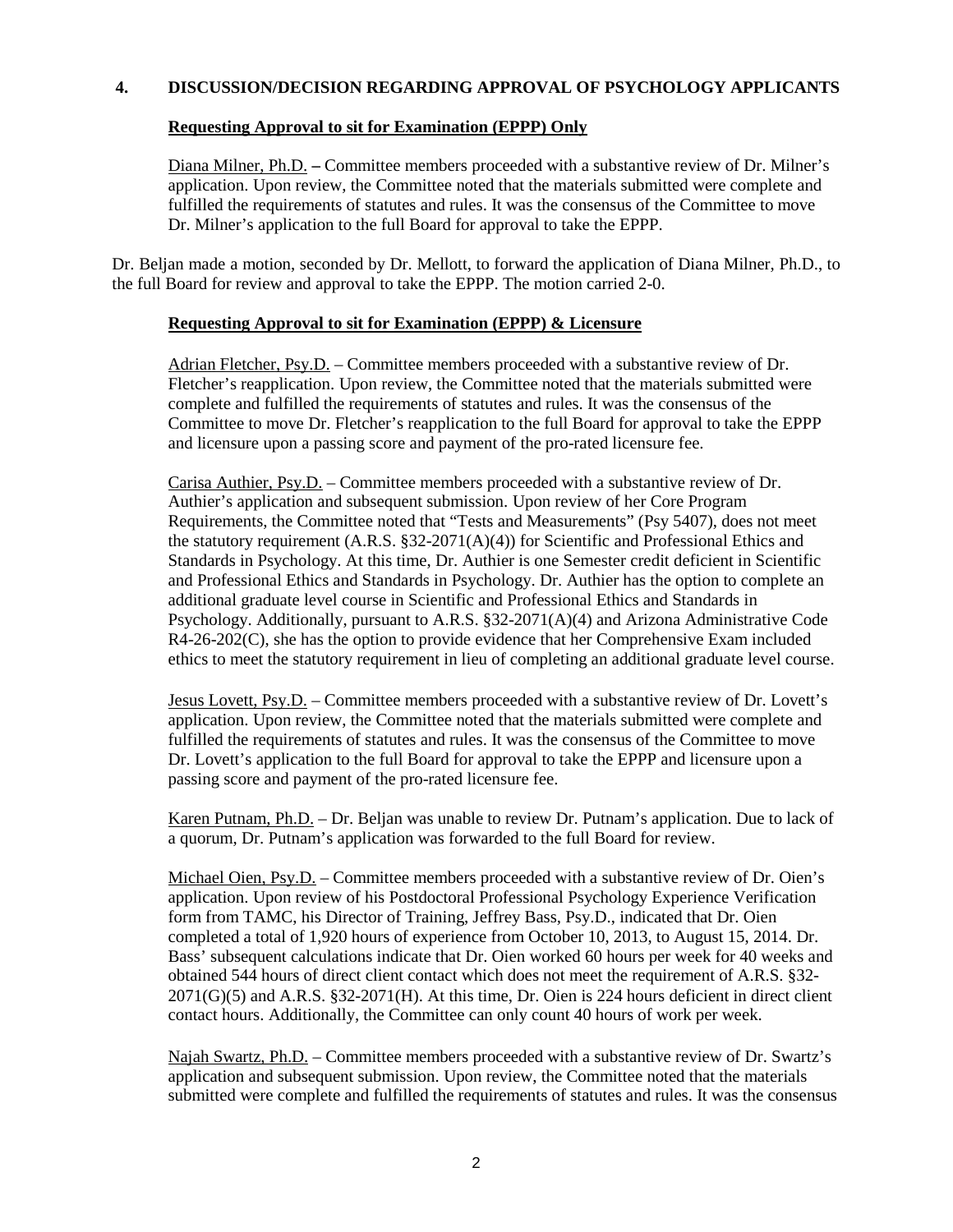of the Committee to move Dr. Swartz's application to the full Board for approval to take the EPPP and licensure upon a passing score and payment of the pro-rated licensure fee.

Thomas Hallinan, Ph.D. – Committee members proceeded with a substantive review of Dr. Hallinan's application. Upon review, the Committee noted that the materials submitted were complete and fulfilled the requirements of statutes and rules. It was the consensus of the Committee to move Dr. Hallinan's application to the full Board for approval to take the EPPP and licensure upon a passing score and payment of the pro-rated licensure fee.

Tyler Russell, Psy.D. – Committee members proceeded with a substantive review of Dr. Russell's application. Upon review, the Committee noted that the materials submitted were complete and fulfilled the requirements of statutes and rules. It was the consensus of the Committee to move Dr. Russell's application to the full Board for approval to take the EPPP and licensure upon a passing score and payment of the pro-rated licensure fee.

Dr. Mellott made a motion, seconded by Dr. Beljan, to forward the applications of Adrian Fletcher, Psy.D., Jesus Lovett, Psy.D., Najah Swartz, Ph.D., Thomas Hallinan, Ph.D., and Tyler Russell, Psy.D., to the full Board for review and approval to take the EPPP and licensure upon a passing score and payment of the pro-rated licensure fee, to issue a RAID letter to Michael Oien, Psy.D., and a SRAID letter to Carisa Authier, Psy.D., regarding the deficiencies noted in their applications and to move Karen Putnam, Ph.D., application to the full Board for review due to lack of a quorum. The motion carried 2-0.

# **Requesting Approval of Licensure by Waiver**

Danielle Powers, Psy.D. **–** Committee members proceeded with a substantive review of Powers' application. Upon review, the Committee noted that the materials submitted were complete and fulfilled the requirements of statutes and rules. It was the consensus of the Committee to move Dr. Powers' application to the full Board for review and approval of licensure upon receipt of the pro-rated licensure fee.

Dr. Mellott made a motion, seconded by Dr. Beljan, to forward the application of Danielle Powers, Psy.D., to the full Board for review and approval of licensure upon payment of the pro-rated licensure fee. The motion carried 2-0.

# **Requesting Approval of Supervised Professional Experience Hours and Licensure**

MaryAnne Belton, Psy.D. **–** Committee members proceeded with a substantive review of Dr. Belton's application. Upon review, the Committee noted that the materials submitted were complete and fulfilled the requirements of statutes and rules. It was the consensus of the Committee to move Dr. Belton's application to the full Board for approval of licensure upon payment of the pro-rated licensure fee.

Natalie Hurd, Psy.D. **–** Committee members proceeded with a substantive review of Dr. Hurd's application. Upon review, the Committee noted that the materials submitted were complete and fulfilled the requirements of statutes and rules. It was the consensus of the Committee to move Dr. Hurd's application to the full Board for approval of licensure upon payment of the pro-rated licensure fee.

Dr. Beljan made a motion, seconded by Dr. Mellott, to forward the applications of MaryAnne Belton, Psy.D., and Natalie Hurd, Psy.D., to the full Board for review and approval of licensure upon payment of the pro-rated licensure fee. The motion carried 2-0.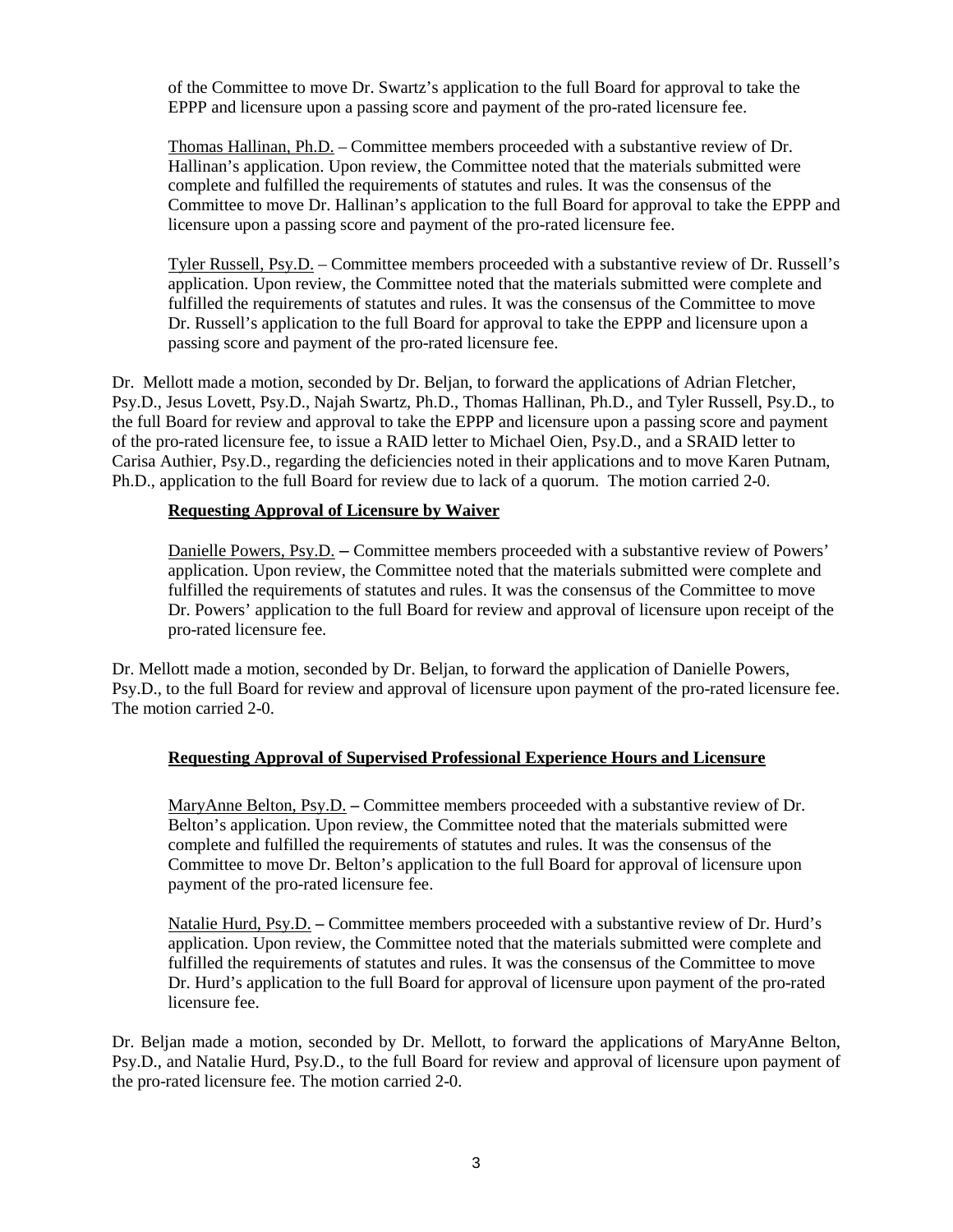# **5. DISCUSSION, CONSIDERATION, AND POSSIBLE ACTION REGARDING RECOMMENDATION TO THE BOARD PERTAINING TO APPROVAL OF BEHAVIOR ANALYST APPLICANTS**

#### **Requesting Approval of Licensure by Experience**

Berenice Diaz, M.Ed. - Committee members proceeded with a substantive review of Ms. Diaz's application. Upon review, the Committee noted that the materials submitted were complete and fulfilled the requirements of statutes and rules. It was the consensus of the Committee to move Ms. Diaz's application to the full Board for review and approval of licensure upon receipt of the pro-rated licensure fee.

Karalyn Semenchuk, M.Ed. - Committee members proceeded with a substantive review of Ms. Semenchuk's application. Upon review, the Committee noted that the materials submitted were complete and fulfilled the requirements of statutes and rules. It was the consensus of the Committee to move Ms. Semenchuk's application to the full Board for review and approval of licensure upon receipt of the pro-rated licensure fee.

Robert Craighead, M.Ed. - Committee members proceeded with a substantive review of Mr. Craighead's application. Upon review, the Committee noted that the materials submitted were complete and fulfilled the requirements of statutes and rules. It was the consensus of the Committee to move Mr. Craighead's application to the full Board for review and approval of licensure upon receipt of the pro-rated licensure fee.

Thomas Szabo, Ph.D. - Committee members proceeded with a substantive review of Dr. Szabo's application and subsequent submission. Upon review of his application and supplemental materials, the Committee noted that W. Larry Williams attested that Dr. Szabo received ">" 1,500 hours of experience over a period of seven years. Additionally, the Committee noted that Dr. Szabo's supervision took place in Nevada and that Nevada has been licensing behavior analysts since December 2011. At this time, the Committee cannot accept Dr. Szabo's experience that was completed after November 2011 pursuant to A.R.S. §32-2091.03(E)(F) if his supervisor was not licensed as a Behavior Analyst in the State of Nevada. Additionally, the Committee is requesting that Dr. Szabo provide documentation of his supervision (logs) as proof of the hours he obtained.

Dr. Mellott made a motion, seconded by Dr. Beljan, to forward the applications of Berenice Diaz, M.Ed., Karalyn Semenchuk, M.Ed., and Robert Craighead, M.Ed., to the full Board for review and approval of licensure upon receipt of the pro-rated licensure fee and to issue a SRAID letter to Thomas Szabo, Ph.D., regarding the deficiencies noted in his application. The motion carried 2-0.

# **6. NEW AGENDA ITEMS FOR FUTURE MEETINGS**

Dr. Mellott requested that question #8 on the behavior analyst "Supervised Work Experience or Independent Fieldwork" verification form be revised to include a statement regarding whether the supervisor was licensed in the state that the supervision took place.

Dr. Mellott requested that an item pertaining to the 40% direct client contact requirement for postdoctoral experience be placed on a future agenda of the Board.